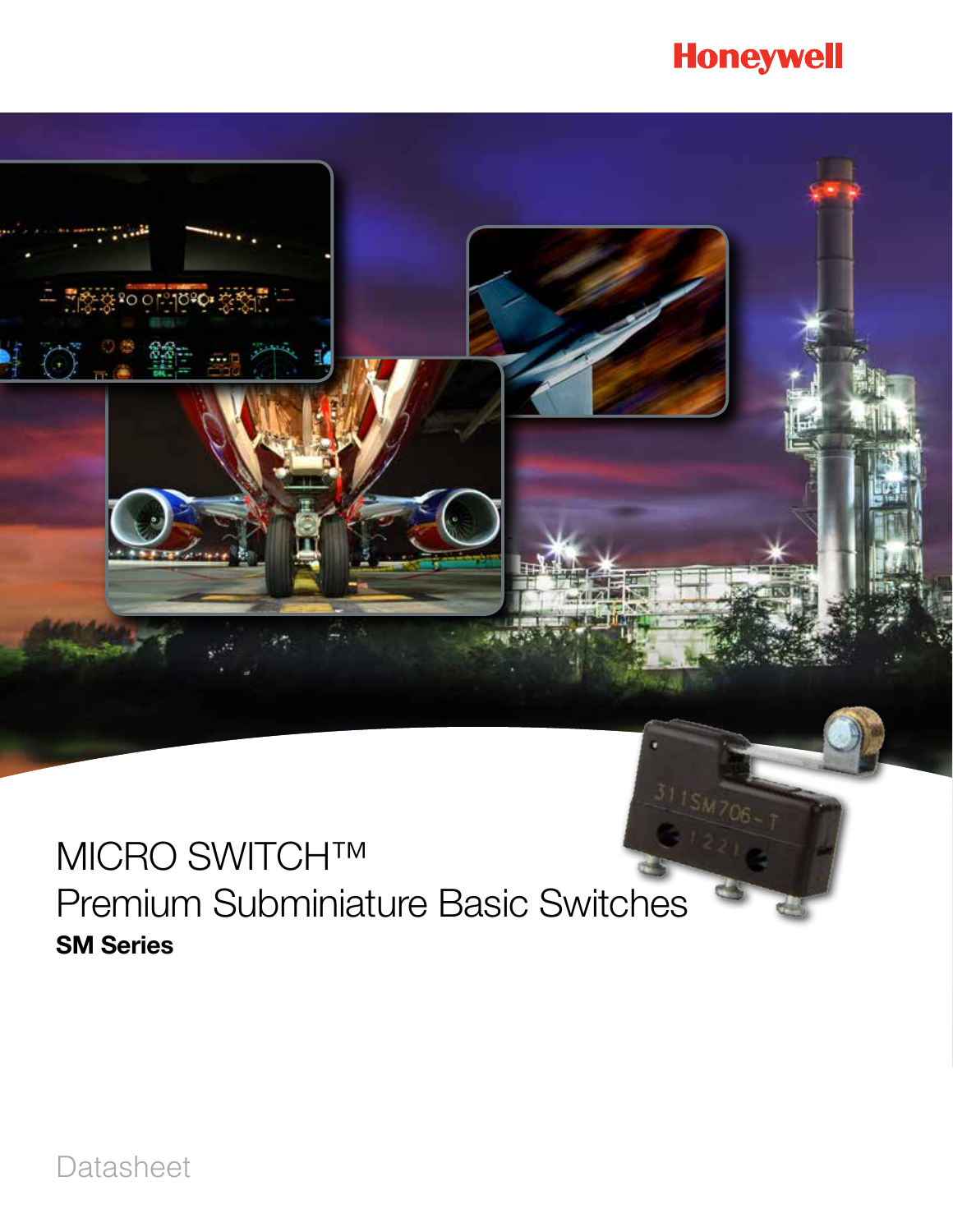# MICRO SWITCH™ SM Series Premium Subminiature Basic Switches

The industry-defining name in snap-action switches, Honeywell MICRO SWITCH™ premium subminiature switches are designed for repeatability and enhanced product life. The MICRO SWITCH™ SM Series delivers consistent performance within a range of conditions.

The MICRO SWITCH™ SM Series' small size and light weight are combined with ample electrical capacity, precision operation, and extended life. Featuring high precision and repeatability, the SM Series offers gold contacts for low-energy switching and gold bifurcated contacts for maximum reliability. Bifurcated contacts provide parallel redundancy within the SM switch.

The SM switch is available for power-duty switching up to 11 A (Vac) or 1/4 HP (Vac).

### *What makes our switches better?*

- **•** Industry-leading life cycle rating reduces the need to replace switches over life in an OEM platform – reducing total system cost
- **o** Very wide temperature range allows for years of reliable performance in the harshest of conditions
- **o** MIL-PRF-8805 qualified listings
- $\bullet$  Operating forces as low as 0,06 N [6 g] and differential travel as low as 0,025 mm [0.001 in] delivers consistent, precise switch characteristics





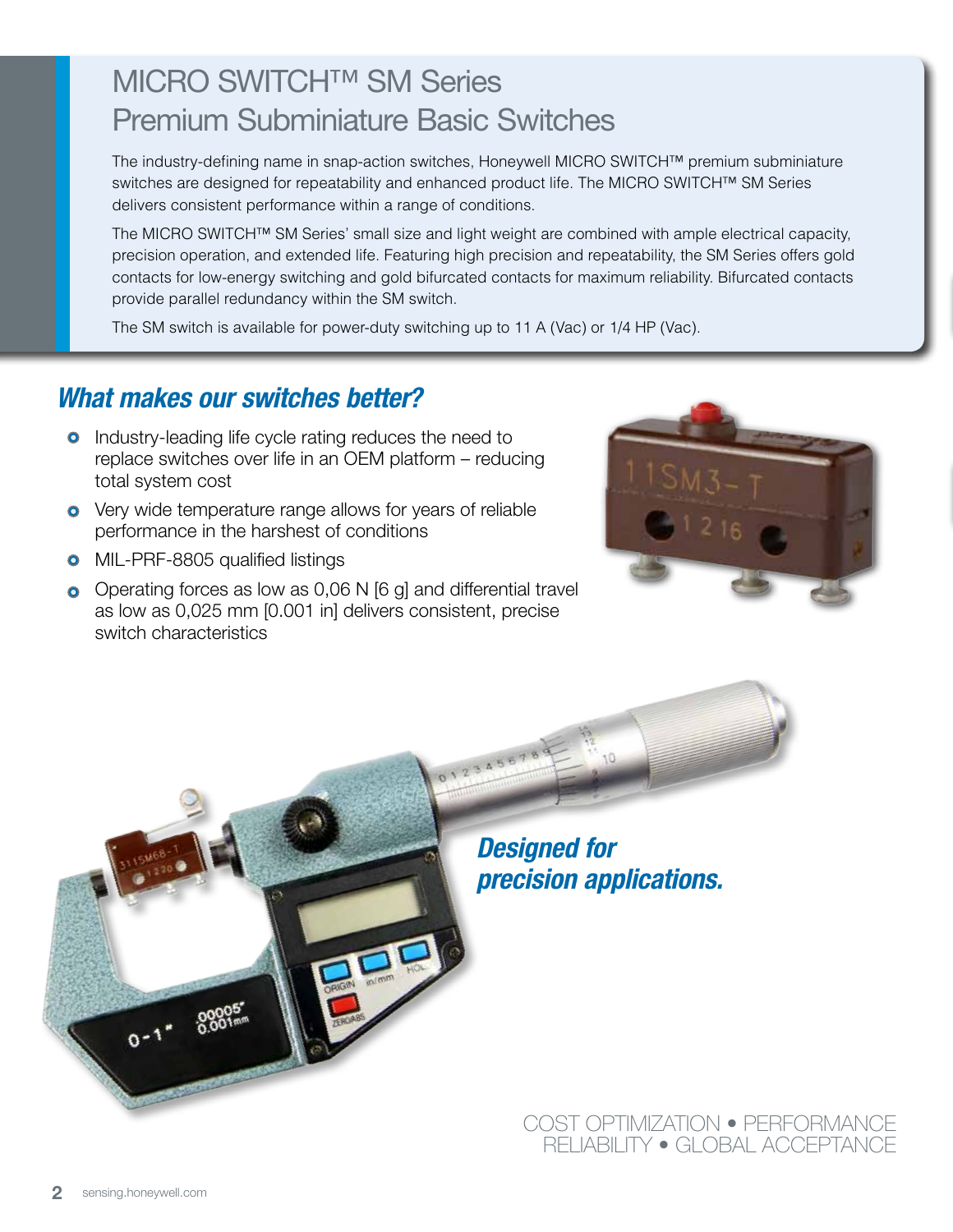### **Features** and Benefits

#### LONG LIFE

With a mechanical life of up to **10,000,000 operations**, SM Series switches boast an industry-leading life cycle.

#### APPLICATION FLEXIBILITY

MICRO SWITCH™ SM Series delivers a selection of actuation, electrical termination, and operating characteristics along with **high-temperature** construction options.

### *Life of up to 10,000,000 cycles*

#### INDUSTRY-LEADING TEMERATURE RANGE

With a wide temperature range of -54 °C to 204 °C [-65 °F to 400°F], SM Series switches allow for years of reliable performance in harsh conditions.

### *Precise switch characteristics*

#### COMPACT AND ROBUST

Built from **military-grade components**, MICRO SWITCH™ SM switches deliver MIL-PRF-8805 qualified listings in a lightweight, small package. MICRO SWITCH™ SM switches are available with FAA-PMA approvals for commerical aircraft applications.

#### EASILY CONTROLS LOW-VOLTAGE DC APPLICATIONS

Switches available with a choice of silver or gold-plated, or gold bifurcated contacts to handle a variety of electrical load requirements.

#### GLOBAL APPROVALS

UL/CSA, cUL, ENEC, and CE approvals allows the customer to utilize switches in products sold across the globe - in some of the most regulated regions.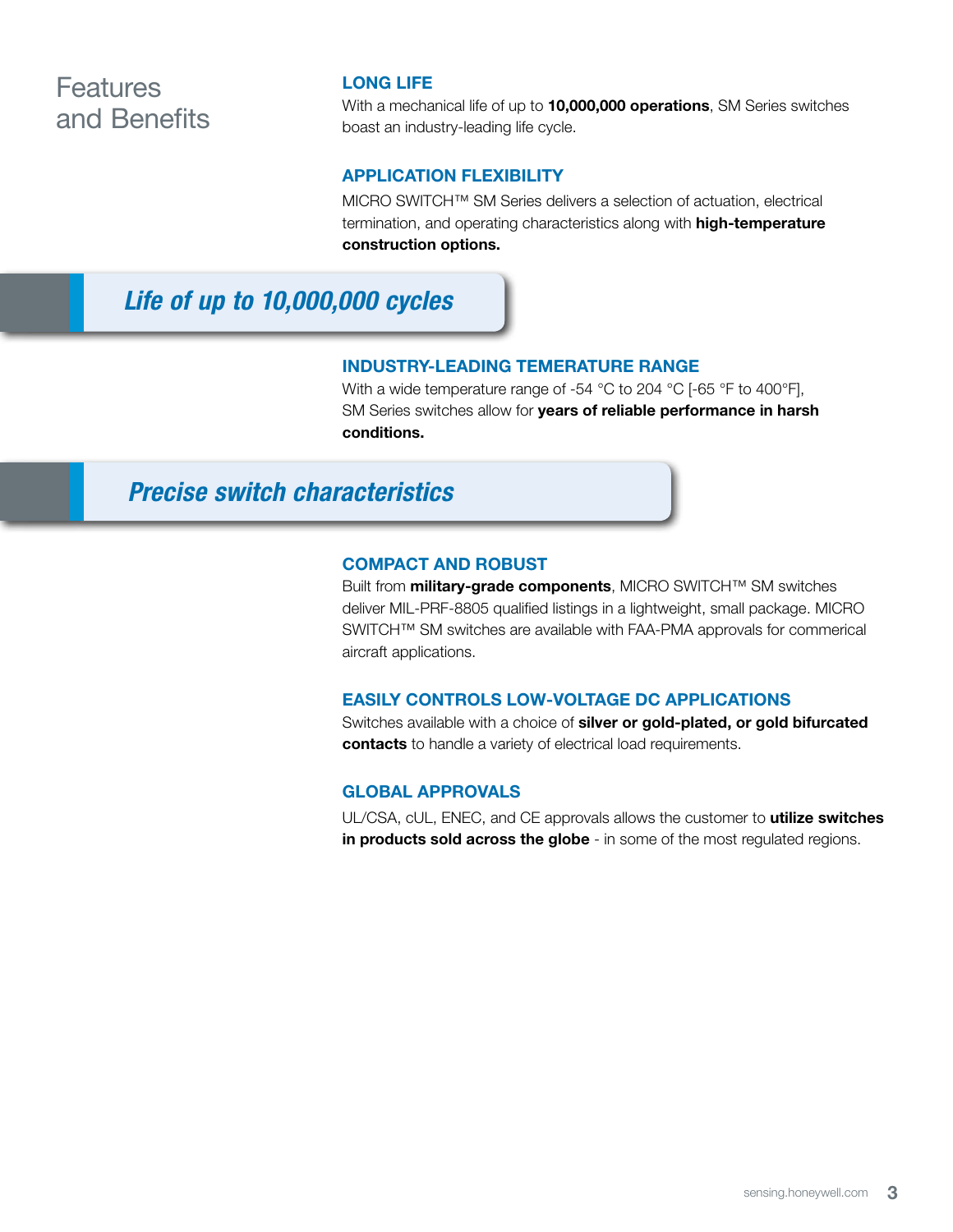### Potential Applications





### **AEROSPACE**

- In precision switch assemblies for commercial aircraft to monitor doors for "closed" and "locked" position
- Monitor whether landing gear is "up" or "down and locked"
- In precision switch assemblies for commercial cockpit applications for pushbuttons, toggle, or joystick assemblies
- MIL-PRF-8805 listings suitable for precision switch assemblies in military applications
- FAA-PMA approvals for commercial aircraft

### INDUSTRIAL

- In precision switch assemblies for pressure switches and temperature switches
- In power generation, fuel level switch for gas and oil

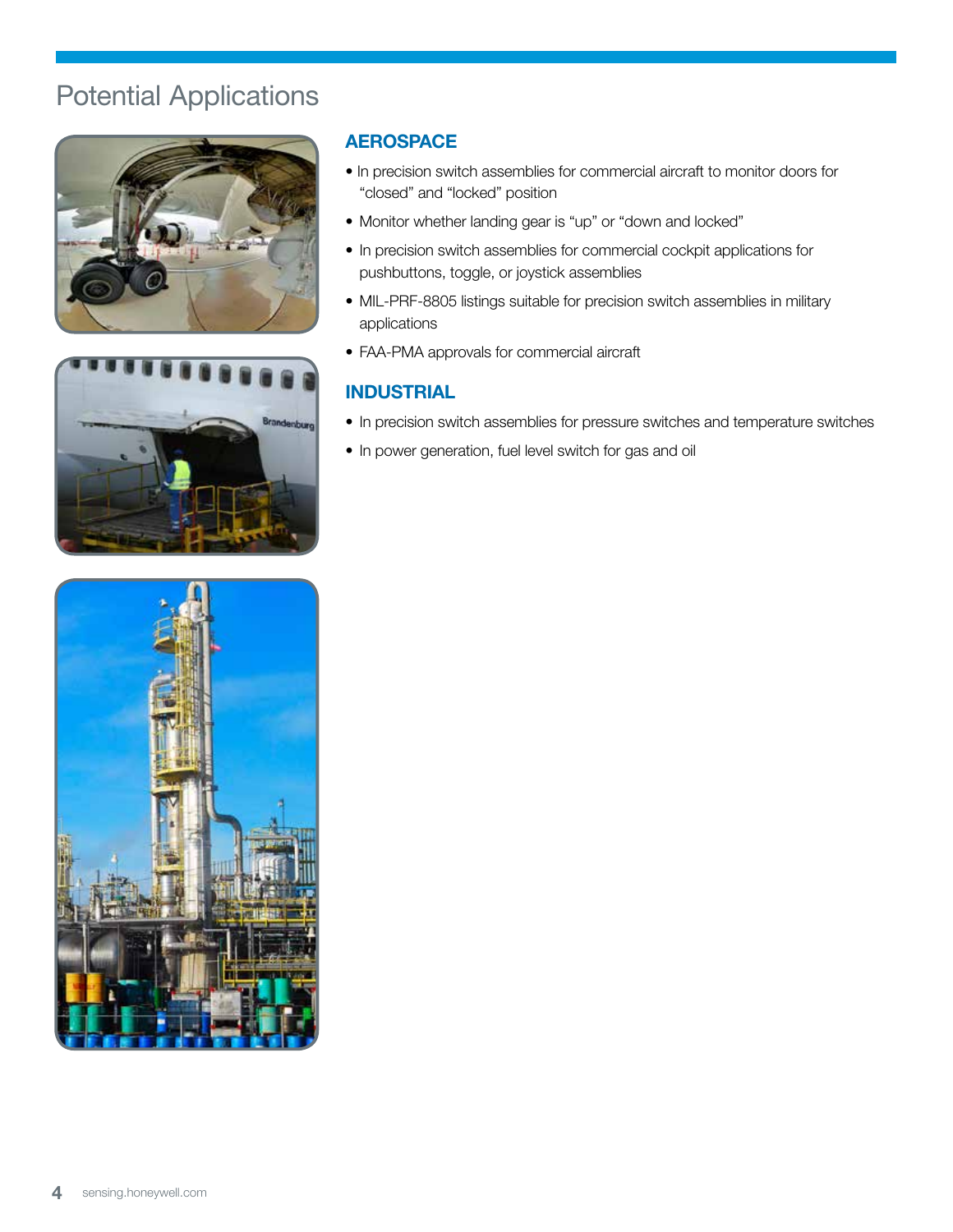### MICRO SWITCH™ Premium Subminiature Basic Switches

#### Table 1. Specifications

| <b>Characteristic</b>   | <b>Parameter</b>                                                                                                                                          |  |  |  |  |
|-------------------------|-----------------------------------------------------------------------------------------------------------------------------------------------------------|--|--|--|--|
| Differentiator          | low operating force to 2 oz. max; power load switching capability to 11 A;<br>motor load handling capacity to 1/4 HP (Vac)                                |  |  |  |  |
| Ampere rating           | 0.1 A to 11 A                                                                                                                                             |  |  |  |  |
| Circuitry               | <b>SPDT</b>                                                                                                                                               |  |  |  |  |
| Operating force         | $0.04$ oz to 2 oz                                                                                                                                         |  |  |  |  |
| Termination             | quick connect, solder, pcb                                                                                                                                |  |  |  |  |
| Actuator                | pin plunger, straight lever, roller lever, simulated roller lever, paddle lever                                                                           |  |  |  |  |
| Voltage                 | 115 Vac, 125 Vac, 250 Vac, 30 Vdc                                                                                                                         |  |  |  |  |
| Agency approvals        | UL, CE, CSA, ENEC, MIL-PRF-8805, FAA-PMA                                                                                                                  |  |  |  |  |
| Agency file information | CE: 61058-1; UL: E12252; CSA: LR41372                                                                                                                     |  |  |  |  |
| Operating temperature   | -54 °C to 121 °C [-65 °F to 250 °F]; select catalog listings 204 °C [400 °F]                                                                              |  |  |  |  |
| Contacts                | silver, gold plated, bifurcated gold                                                                                                                      |  |  |  |  |
| Housing                 | phenolic                                                                                                                                                  |  |  |  |  |
| Sealing                 | sealed plunger on 411SM Series, other SM Series not weather sealed                                                                                        |  |  |  |  |
| Mechanical life         | up to 10,000,000 operations for 11SM listings<br>up to 80,000 operations for 1SM/14SM listings<br>up to 1,000,000 operations for gold bifurcated contacts |  |  |  |  |
| Size                    | 12,7 mm H x 6,35 mm W x 20,3 mm L [0.5 in H x 0.25 in W x 0.8 in L]                                                                                       |  |  |  |  |

#### Electrical data and UL codes

#### Table 2. UL Electrical Ratings

| Code | <b>Circuitry</b> | <b>Electrical data and UL codes</b>                                                                                                                                                  |
|------|------------------|--------------------------------------------------------------------------------------------------------------------------------------------------------------------------------------|
| J    | <b>SPDT</b>      | 5 A res., 3 A ind., (sea level),<br>5 A res., 2.5 A ind., (50,000 feet), 28 Vdc. UL rating: 5 A, 250 Vac                                                                             |
| K    | <b>SPDT</b>      | UL rating: 5 A, 125 or 250 Vac                                                                                                                                                       |
| M    | <b>SPDT</b>      | UL rating: 11 A and 1/4 hp, 125 or 250 Vac                                                                                                                                           |
| N    | <b>SPDT</b>      | 1 A res., 0.5 A ind., 30 Vdc. UL rating: 1 A, 125 Vac                                                                                                                                |
| P    | <b>SPDT</b>      | 1 A res., 30 Vdc. UL rating: .1 A, 125 Vac                                                                                                                                           |
| R    | <b>SPDT</b>      | 5 A res., 3 A ind., 2.4 A lamp load (sea level),<br>5 A res., 2.5 A ind., 2.4 A lamp load, (50,000 feet), 28 Vdc.<br>5 A res., 5 A ind., 1.5 A lamp load, 115 Vac. 60 Hz (sea level) |
| S    | <b>SPDT</b>      | UL rating: 4 A, 250 Vac                                                                                                                                                              |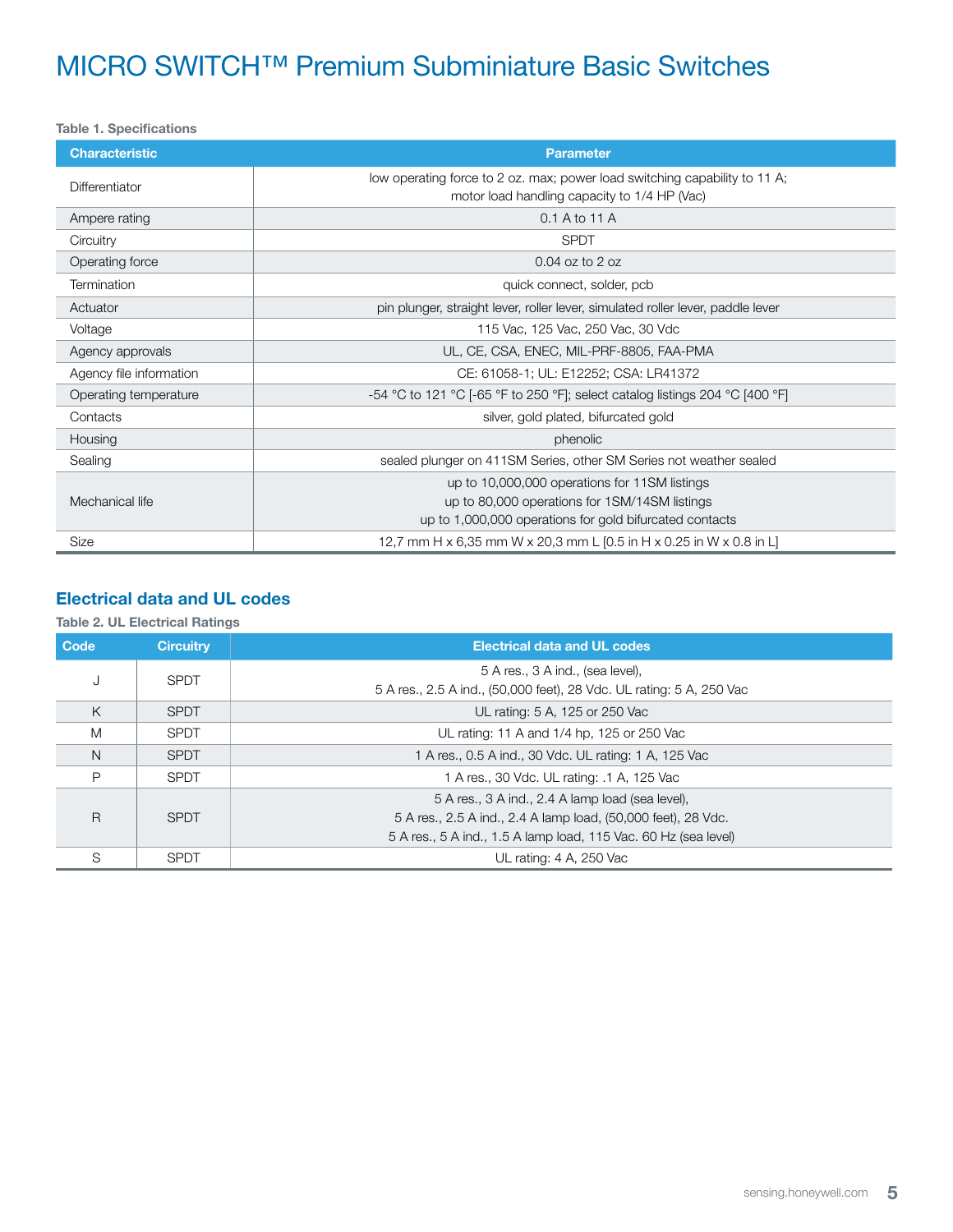## **SM Series**  $\bullet$

|  | F • Operating force |
|--|---------------------|
|  |                     |

R.F. • Release force

P.T. • Pretravel

O.T. • Overtravel

D.T. • Differential travel<br>O.P. • Operating positio

#### **MICRO SWITCH™ SM SERIES ORDER GUIDE • PIN PLUNGER**

|  |                                  |                                                     |                                    |                                       |                      |                      |                      |                  | on . Sportung pooltion |
|--|----------------------------------|-----------------------------------------------------|------------------------------------|---------------------------------------|----------------------|----------------------|----------------------|------------------|------------------------|
|  | <b>Catalog</b><br><b>Listing</b> | <b>Recommended For</b>                              | Electrical<br>Data and<br>UL Codes | O.F.<br>N [oz]                        | R.F. min.<br>N [ oz] | P.T. max.<br>mm [in] | O.T. min.<br>mm [in] | D.T.<br>mm [in]  | 0.P.*<br>mm [in]       |
|  | 11SM1077-T                       | Gold-plated contacts                                | 0.1A<br>P                          | 0,83 to 1,39<br>$[3 \text{ to } 5]$   | $0,28$ [1]           | 0,51<br>[0.020]      | 0,13<br>[0.005]      | $0,1$ [0.004]    | 8,38<br>[0.330]        |
|  | 12SM604-T                        | Bifurcated gold contacts,<br>reduced rating         | 0.1A<br>$\boldsymbol{\mathsf{P}}$  | 0,83 to 1,39<br>$[3 \text{ to } 5]$   | $0,28$ [1]           | 0,51<br>[0.020]      | 0,076<br>[0.003]     | $0,1$ [0.004]    | 8,38<br>[0.330]        |
|  | 11SM23-T                         | Gold-plated contacts                                | 1A<br>$\boldsymbol{\mathsf{N}}$    | 0,83 to 1,39<br>$[3 \text{ to } 5]$   | $0,28$ [1]           | 0,51<br>[0.020]      | 0,13<br>[0.005]      | $0,1$ [0.004]    | 8,38<br>[0.330]        |
|  | 12SM4-T                          | Enhanced reliability<br>(bifurcated gold contacts)  | 1A<br>$\boldsymbol{\mathsf{N}}$    | 0,83 to 1,39<br>$[3 \text{ to } 5]$   | $0,28$ [1]           | 0,51<br>[0.020]      | 0,076<br>[0.003]     | $0,1$ [0.004]    | 8,38<br>[0.330]        |
|  | 11SM701-T                        | Lower force                                         | 4 A<br>${\bf s}$                   | 0,56[2]                               | $0,14$ [0.5]         | 0,51<br>[0.020]      | 0,13<br>[0.005]      | 0,051<br>[0.002] | 8,38<br>[0.330]        |
|  | 11SM1-T                          | General purpose                                     | 5A<br>J                            | 0,83 to 1,39<br>$[3 \text{ to } 5]$   | $0,28$ [1]           | 0,51<br>[0.020]      | 0,13<br>[0.005]      | $0,1$ [0.004]    | 8,38<br>[0.330]        |
|  | 11SM3-T                          | Operating temps to 121 °C<br>[250 °F]               | 5A<br>J                            | 0,83 to 1,39<br>$[3 \text{ to } 5]$   | $0,28$ [1]           | 0,51<br>[0.020]      | 0,13<br>[0.005]      | $0,1$ [0.004]    | 8,38<br>[0.330]        |
|  | 11SM244-T                        | Operating temps to 204 °C<br>[400 °F] for 100 hours | 5 A                                | 0,83 to 1,39<br>$[3 \text{ to } 5]$   | $0,28$ [1]           | 0,51<br>[0.020]      | 0,13<br>[0.005]      | $0,1$ [0.004]    | 8,38<br>[0.330]        |
|  | 11SM401-T                        | Less differential travel                            | 5 A<br>K                           | $0,97$ [3.5]<br>max.                  | $0,28$ [1]           | 0,51<br>[0.020]      | 0,13<br>[0.005]      | 0,025<br>[0.001] | 8,38<br>[0.330]        |
|  | 21SM284-T2<br>$(MS25085-2)$      | MIL-PRF-8805<br>applications                        | 5A<br>$\mathbf R$                  | 0,83 to 1,39<br>$[3 \text{ to } 5]$   | $0,28$ [1]           | 0,76<br>[0.030]      | 0,13<br>[0.005]      | $0,1$ [0.004]    | 8,38<br>[0.330]        |
|  | 21SM284<br>$(MS25085-1)$         | MIL-PRF-8805<br>applications, solder<br>terminals   | 5A<br>$\mathbf R$                  | 0,83 to 1,39<br>$[3 \text{ to } 5]$   | $0,28$ [1]           | 0,76<br>[0.030]      | 0,13<br>[0.005]      | $0,1$ [0.004]    | 8,38<br>[0.330]        |
|  | 22SM1-T                          | Enhanced stability under<br>varying humidity        | 5A<br>J                            | 0,83 to 1,39<br>$[3 \text{ to } 5]$   | $0,28$ [1]           | 0,51<br>[0.020]      | 0,13<br>[0.005]      | $0,1$ [0.004]    | 8,38<br>[0.330]        |
|  | 41SM1-T                          | Up to 11 A, 1/4 HP (ac)                             | 11 A<br>M                          | 0,83 to 1,39<br>$[3 \text{ to } 5]$   | $0,28$ [1]           | 0,76<br>[0.030]      | 0,13<br>[0.005]      | $0,1$ [0.004]    | 8,38<br>[0.330]        |
|  | 411SM1                           | Sealed plunger construc-<br>tion                    | 5A<br>K                            | 0,83 to 2,09<br>$[3 \text{ to } 7.5]$ | $0,28$ [1]           | 0,51<br>[0.020]      | 0,13<br>[0.005]      | $0,1$ [0.004]    | 8,38<br>[0.330]        |
|  | 411SM23                          | Sealed plunger construc-<br>tion, gold contacts     | 1 A<br>$\boldsymbol{\mathsf{N}}$   | 0,83 to 2,09<br>$[3 \text{ to } 7.5]$ | $0,28$ [1]           | 0,51<br>[0.020]      | 0,13<br>[0.005]      | $0,1$ [0.004]    | 8,38<br>[0.330]        |

 $*$  except where stated  $\pm 0.38$  mm  $[\pm 0.015$  in]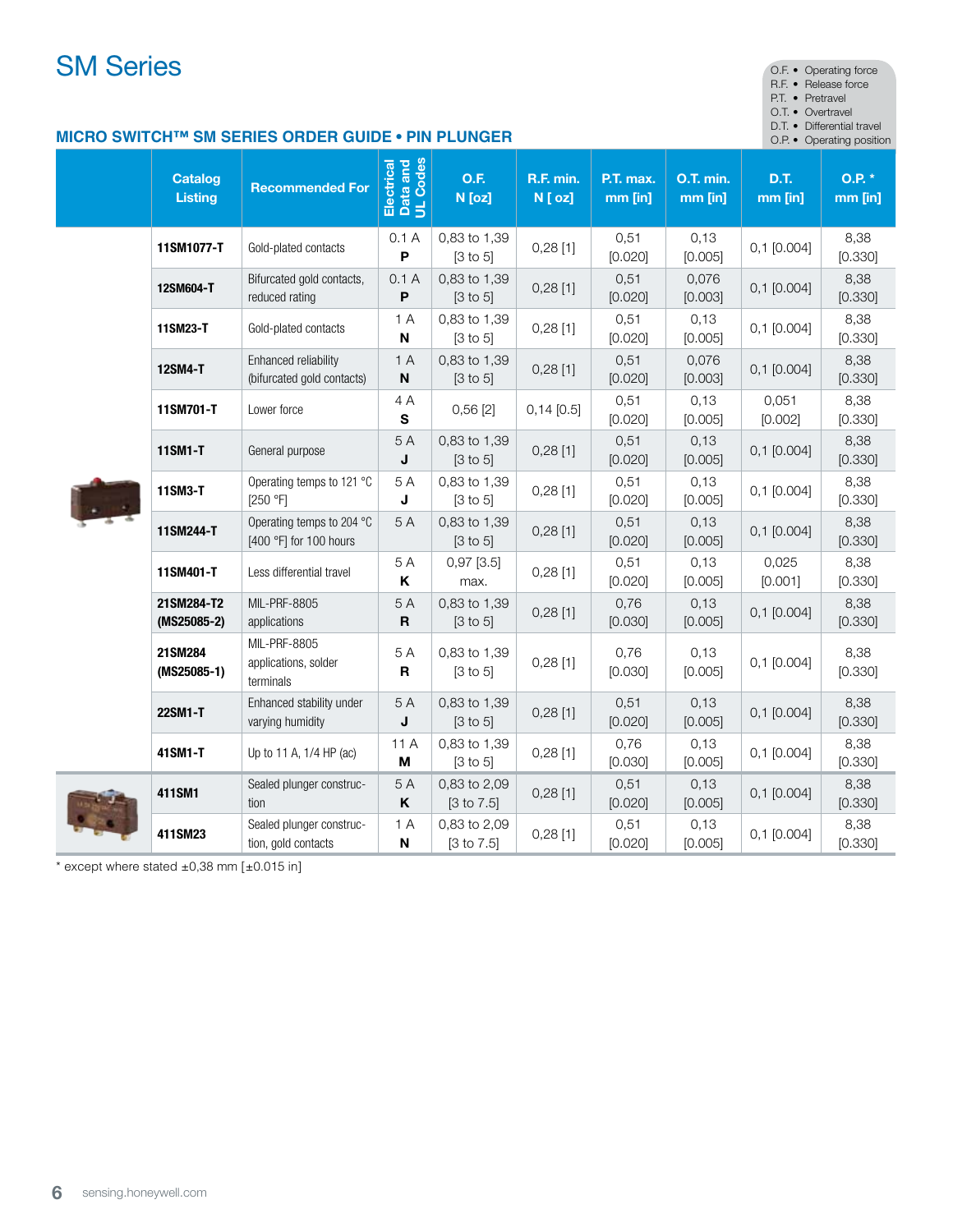# MICRO SWITCH<sup>™</sup> Premium Subminiature Basic Switches<sub>O.F. • Operating force</sub>

R.F. • Release force

P.T. • Pretravel

O.T. • Overtravel

D.T. • Differential travel

#### **MICRO SWITCH™ SM SERIES ORDER GUIDE • INTEGRAL LEVER O.P.** • Operating position Electrical<br>Data and<br>UL Codes **Electrical** Data and UL Codes O.T. min. **Catalog** O.F. R.F. min. P.T. max. D.T. Unitary<br>Listing **Recommended For**  $\begin{array}{c|c}\n\text{mm} & \text{on.} \\
\hline\n\text{mm} & \text{in.}\n\end{array}$ N [oz] N [ oz] mm [in] mm [in] **311SM1-T**  $\begin{bmatrix} 7,24 \end{bmatrix}$  mm [0.285 in] straight 5 A 0,39 0,07 2,16 0,51 0,48 8,64 mm ±1,5 mm J [1.4] [0.25] [0.085] [0.020] [0.019] [0.34 in ±0.060 in] lever **311SM23-T** 7,24 mm [0.285 in] straight 1 A 0,39 0,07 0,51 0,48 8,64 mm ±1,5 mm 2,16 [0.020] lever, gold contacts N [1.4] [0.25] [0.085] [0.019]  $[0.34$  in  $\pm 0.060$  in] **311SM701-T**  $\begin{bmatrix} 7.24 \, \text{mm} \, [0.285 \, \text{in}] \end{bmatrix}$  straight 4 A 0,16 0,03 2,16 0,51 0,36 8,64 mm ±1,5 mm [0.020] [0.014] lever, lower force S [0.57] [0.11] [0.085]  $[0.34$  in  $\pm 0.060$  in] **311SM2-T**  $\begin{bmatrix} 14,35 \text{ mm} [0.565 \text{ in}] \end{bmatrix}$ 5 A 0,31 0,05 3,05 0,66 0,69 8,51 mm ±2 mm straight lever J [1.1] [0.18] [0.12] [0.026] [0.027] [0.335 in ±0.08 in] **311SM43-T** 14,35 mm [0.565 in] 1 A 0,31 0,05 3,05 0,66 0,69 8,51 mm ±2 mm straight lever, gold contacts N [1.1] [0.18] [0.12] [0.026] [0.027] [0.335 in ±0.08 in] 311SM702-T 14,35 mm [0.565 in] 4 A 0,11 0,02 3,05 0,66 0,38 8,51 mm ±2 mm S straight lever, lower force [0.4] [0.07] [0.12] [0.026] [0.015]  $[0.335$  in  $\pm 0.08$  in] **311SM3-T**  $\begin{bmatrix} 44,8 \text{ mm} \ [1.765 \text{ in}] \ \end{bmatrix}$  straight 5 A 0,15 0,02 7,87 1,45 2,8 7,11 mm ±4,3 mm lever [0.53] [0.31] [0.057]  $[0.28 \text{ in } \pm 0.17 \text{ in}]$ J [0.07] [0.11] **311SM17-H58** 44,8 mm [1.765 in] straight 1 A 0,15 0,02 7,87 1,45 2,8 7,11 mm ±4,3 mm lever, gold contacts N [0.53] [0.07] [0.057] [0.28 in ±0.17 in] [0.31] [0.11] **311SM703-T** 44,8 mm [1.765 in] straight 4 A 0,06 7,87 1,45 1,78 0,01 7,11 mm  $\pm 4,3$  mm lever, lower force S [0.2] [0.04] [0.31] [0.057] [0.07] [0.28 in ±0.17 in] **311SM4-T** 6,38 mm [0.251 in] simu-5 A 0,39 0,07 2,16 0,46 0,48 11,7 mm  $\pm$ 1,5 mm lated roller lever J [1.4] [0.25] [0.085] [0.018] [0.019]  $[0.46$  in  $\pm 0.06$  in] 11,7 mm ±1,5 mm **311SM25-T**  $\begin{bmatrix} 6,38 \text{ mm} & [0.251 \text{ in}] \end{bmatrix}$  simu-1 A 0,39 0,07 2,16 0,46 0,48 lated roller lever, gold contacts N [1.4] [0.25] [0.085] [0.018] [0.019]  $[0.46$  in  $\pm 0.06$  in] **311SM704-T** 6,38 mm [0.251 in] simulat-4 A 0,16 0,03 2,16 0,46 0,33 11.7 mm  $\pm$ 1.5 mm ed roller lever, lower force S [0.57] [0.11] [0.085] [0.018] [0.013]  $[0.46$  in  $\pm 0.06$  in] **311SM5-T** 13,6 mm  $[0.535 \text{ in}]$  simu-5 A 0,31 0,05 3,05 0,66 0,69 11.56 mm  $±2$  mm lated roller lever J [1.1] [0.18] [0.12] [0.026] [0.027]  $[0.455$  in  $\pm 0.08$  in] **311SM705-T** 13,6 mm [0.535 in] simulat-0,11 0,02 0,66 4 A 3,05 0,38 11,56 mm ±2 mm S [0.026] [0.015] ed roller lever, lower force [0.4] [0.07] [0.12]  $[0.455$  in  $\pm 0.08$  in **311SM6-T** 6,38 mm [0.251 in] roller 0,39 0,07 0,46 0,48 14,2 mm  $\pm 1,5$  mm 5 A 2,16 [0.25] [0.085] [0.018] [0.019]  $[0.56$  in  $\pm 0.06$  in] lever J [1.4] **311SM68-T** 6,38 mm [0.251 in] roller 1 A 0,39 0,07 2,16 0,46 0,48 14,2 mm  $\pm 1.5$  mm lever, gold contacts N  $[1.4]$ [0.25] [0.085] [0.018] [0.019]  $[0.56$  in  $\pm 0.06$  in] **311SM706-T** 6,38 mm [0.251 in] roller 4 A 0,16 0,03 0,46 0,33 2,16 14,2 mm ±1,5 mm lever, lower force S [0.57] [0.11] [0.085] [0.018] [0.013]  $[0.56$  in  $\pm 0.06$  in **311SM7-T** 13,6 mm [0.535 in] roller 5 A 0,31 0,05 3,05 0,66 0,69 14,1 mm ±2 mm lever J  $[1.1]$ [0.18] [0.12] [0.026] [0.027] [0.555 in ±0.08 in] 1,95 **111SM1-T** Leaf actuator  $\begin{bmatrix} 5A \end{bmatrix}$ 0,56 0,76 0,76 8,89 mm ±0,76 mm 5,54 J [7] [2] [0.218] [0.03] [0.03]  $[0.35$  in  $\pm 0.03$  in] 1,95 0,56 0,76 **111SM17-T** Leaf actuator gold contacts  $\begin{bmatrix} 1 & A \\ A \end{bmatrix}$ 5,54 0,76 8,89 mm ±0,76 mm N [7] [2] [0.218] [0.03] [0.03]  $[0.35$  in  $\pm 0.03$  in] 1,95 0,56 **111SM2-T** Flexible leaf with roller  $\begin{bmatrix} 5 & A \end{bmatrix}$ 5,56 0,76 0,64 14,3 mm ±0,76 mm J [7] [2] [0.219] [0.03] [0.025] [0.562 in ±0.03 in] 1,95 0,56 0,76 111SM23-T Flexible leaf with roller, gold 1 A 5,56 0,64 14,3 mm ±0,76 mm

contacts

N

[7]

[2]

[0.219]

[0.03]

[0.025]

sensing.honeywell.com 7

 $[0.562$  in  $\pm 0.03$  in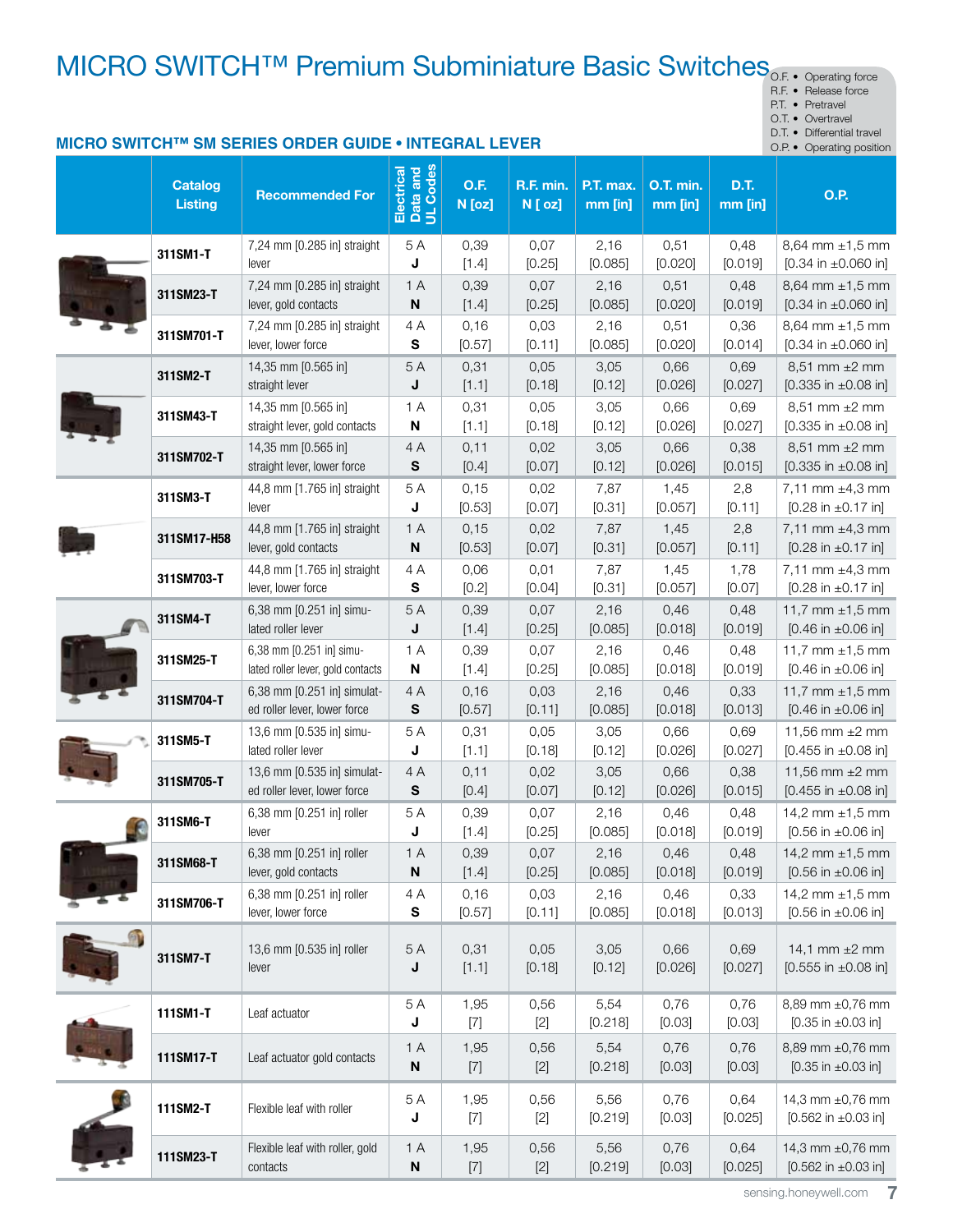### SM Series

### **NUMERIC DESIGNATIONS FOR MICRO SWITCH™ SM SERIES/ORDER GUIDE**

| <b>Prefix</b> | <b>Description</b>                                                 |
|---------------|--------------------------------------------------------------------|
| 1SM           | Standard pin plunger construction, up to 80,000<br>operations      |
| <b>11SM</b>   | Long-life pin plunger construction, up to 10,000,000<br>operations |
| <b>12SM</b>   | Gold bifurcated contacts                                           |
| <b>21SM</b>   | Same as 1SM (formerly had DAP material)                            |
| <b>22SM</b>   | Same as 11SM (formerly had DAP material)                           |
| <b>23SM</b>   | Same as 12SM (formerly had DAP material)                           |
| 41SM          | 11 A construction (11SM construction)                              |
| <b>101SM</b>  | 1SM with an integral leaf actuator                                 |
| <b>111SM</b>  | 11SM with an integral spring leaf                                  |
| <b>112SM</b>  | 12SM with an integral spring leaf                                  |
| <b>122SM</b>  | 22SM with an integral spring leaf                                  |
| <b>151SM</b>  | 51SM with an integral spring leaf                                  |
| 301SM         | 1SM with an integral rigid lever                                   |
| 302SM         | 1SM with an integral roller lever                                  |
| 311SM         | Integral rigid lever                                               |
| 321SM         | 21SM with an integral rigid lever                                  |
| 322SM         | 22SM with an integral rigid lever                                  |
| 401SM         | Dust/splash resistant 1SM                                          |
| 411SM         | Dust/splash resistant 11SM                                         |
| 412SM         | Dust/splash resistant 12SM                                         |

| <b>Suffix</b> | <b>Description</b>             |  |  |  |
|---------------|--------------------------------|--|--|--|
| 23            | Gold contacts                  |  |  |  |
| 400           | Low differential travel series |  |  |  |
| 500           | Reverse terminal designation   |  |  |  |
| 700           | Low force series               |  |  |  |
| 1000          | Gold alloy                     |  |  |  |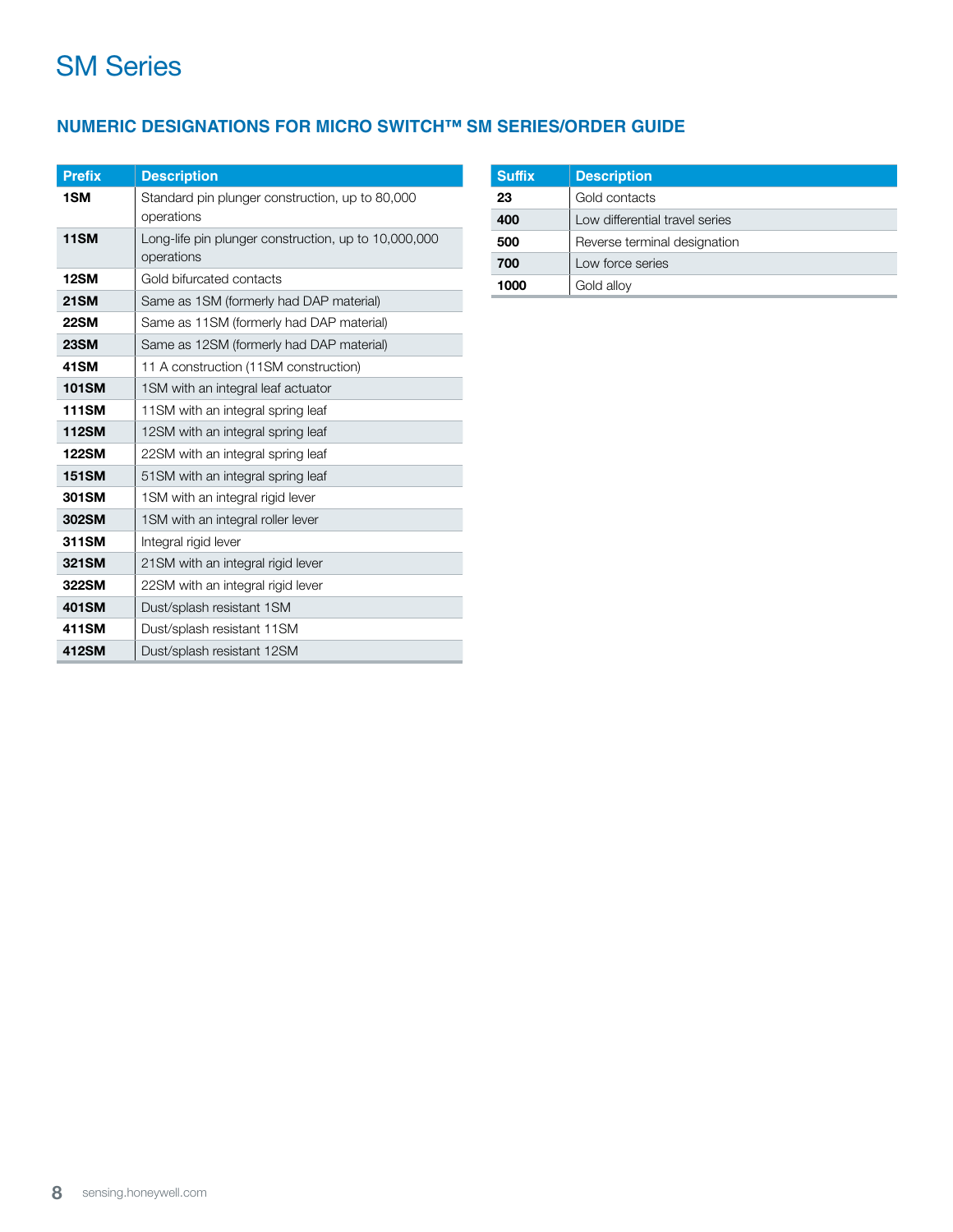### SM SERIES • STANDARD ACTUATOR OPTIONS, SCREW TERMINALS, & DIMENSIONS (mm/in)





 $\frac{28}{11}$ 

Mates with Amp Inc. Part No. 640024-1 Std.

 $\frac{10.7}{42}$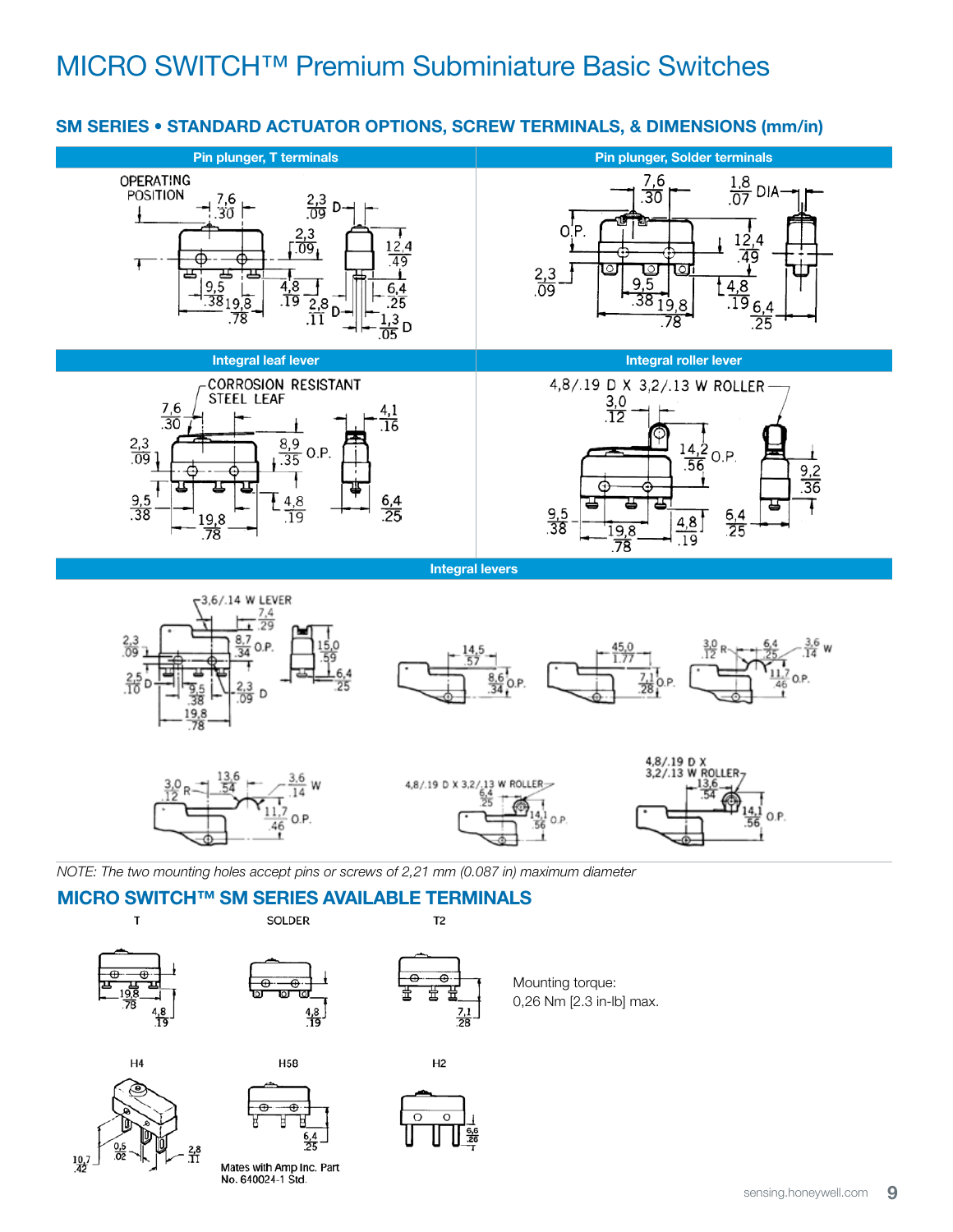### SM Series

### **MICRO SWITCH™ JS SERIES AUXILIARY ACTUATORS FOR THE MICRO SWITCH™ SM SERIES SWITCHES (stainless steel actuator and hardware)**

|               | <b>Description</b>                    | <b>Actuator</b><br>Length         | <b>Operting</b><br><b>Force</b><br>max.                 | Release<br>Force min.         | <b>Pretravel</b><br>max.           | <b>Overtravel</b><br>min.           | <b>Differential</b><br><b>Travel</b><br>max. | <b>Operating</b><br><b>Point</b>                           | Free<br><b>Position</b><br>max.   |
|---------------|---------------------------------------|-----------------------------------|---------------------------------------------------------|-------------------------------|------------------------------------|-------------------------------------|----------------------------------------------|------------------------------------------------------------|-----------------------------------|
| <b>JS-2</b>   | Straight leaf                         | 16,8 mm<br>$[0.66]$ in]           | 2,78 N<br>[10 oz]                                       | 0.56 <sub>N</sub><br>[2 oz]   | 1,98 mm<br>$[0.078$ in]            | 0,38 mm<br>$[0.015$ in]             | 0,38 mm<br>$[0.015$ in]                      | 8,89 mm<br>$\pm 0,38$ mm<br>[0.350 in<br>$±0.015$ in]      | $11,3 \text{ mm}$<br>$[0.445$ in] |
| <b>JS-5</b>   | Roller leaf<br>(bronze roller)        | $15 \, \text{mm}$<br>$[0.59$ in]  | 2,78 N<br>[10 oz]                                       | 0,83 N<br>[3 oz]              | 1,98 mm<br>$[0.078$ in]            | 0,38 mm<br>$[0.015$ in]             | 0,38 mm<br>$[0.015$ in]                      | 14,2 mm<br>$\pm 0,38$ mm<br>$[0.580]$ in<br>$\pm 0.015$ in | 16,9 mm<br>$[0.665]$ in]          |
| <b>7-SL</b>   | Formed leaf<br>(simulated<br>roller)  | 14,7 mm<br>$[0.58$ in]            | 2,78 N<br>[10 oz]                                       | 0,56 N<br>[2 oz]              | 2,39 mm<br>$[0.094]$ in]           | $0.79$ mm<br>$[0.031$ in]           | 0,38 mm<br>$[0.015$ in]                      | 9,65 mm<br>$\pm 0,38$ mm<br>[0.380 in<br>$±0.015$ in]      | 12,7 mm<br>$[0.475$ in]           |
| <b>JS-220</b> | Straight lever                        | 26,2 mm<br>$[1.03 in]$ *          | 0,28 N<br>[1 oz]                                        | 0,04 N<br>[0.14 oz]           | 3,18 mm<br>$[0.125$ in]<br>approx. | $0,76$ mm<br>$[0.030$ in]           | 0,76 mm<br>$[0.030$ in]                      | 10,3 mm<br>$[0.406]$ in]<br>approx.                        |                                   |
| <b>JS-246</b> | Roller lever<br>(steel roller)        | 25,4 mm<br>$[1.00 in]$ *          | 0,28N<br>$\begin{bmatrix} 1 & 0 \\ 2 & 0 \end{bmatrix}$ | 0.04 N<br>$[0.14$ oz $]$      | 3,18 mm<br>$[0.125$ in]<br>approx. | 0,76 mm<br>$[0.030$ in]             | 0,76 mm<br>$[0.030$ in]                      | 14,3 mm<br>$[0.562]$ in]<br>approx.                        |                                   |
| <b>JS-221</b> | Formed lever<br>(simulated<br>roller) | 25,4 mm<br>$[1.00 in]$ *          | 0,28N<br>$\begin{bmatrix} 1 & 0 \\ 2 & 0 \end{bmatrix}$ | 0,04 N<br>$[0.14 \text{ oz}]$ | 3,18 mm<br>$[0.125$ in]<br>approx. | 0,76 mm<br>$[0.030$ in]             | 0,76 mm<br>$[0.030$ in]                      | $11.6$ mm<br>$[0.455$ in]<br>approx.                       |                                   |
| $JS-33**$     | Tandem leaf                           | $5,3 \, \text{mm}$<br>$[0.21$ in] | 5,00 N<br>[18 oz]                                       | 2,78 N<br>[10 oz]             | 2,36 mm<br>$[0.093$ in]            | $0,15 \, \text{mm}$<br>$[0.006]$ in | $0,38$ mm<br>$[0.015$ in]                    | 8,89 mm<br>$\pm 0,38$ mm<br>$[0.350]$ in<br>$±0.015$ in]   | 10,5 mm<br>$[0.415$ in]           |
| $JS-31***$    | Tandem leaf<br>(bronze roller)        | 4,3 mm<br>[0.17 in]               | 11,1 N<br>[40 oz]                                       | 4,45 N<br>[16 oz]             | 2,36 mm<br>$[0.093$ in]            | $0,13$ mm<br>$[0.005$ in]           | 0,38 mm<br>$[0.015$ in]                      | 14,5 mm<br>$\pm 0,38$ mm<br>$[0.570]$ in<br>$±0.015$ in]   | 16,1 mm<br>$[0.635$ in]           |

\*\* Travel characteristics on tandem actuators vary with actual basic switch characteristics

NOTE: Above actuators should be used below 300 °F

\* "A" measurement is from pivot point of lever to the point indicated on drawing

 $\Delta$  Plated steel machine screws

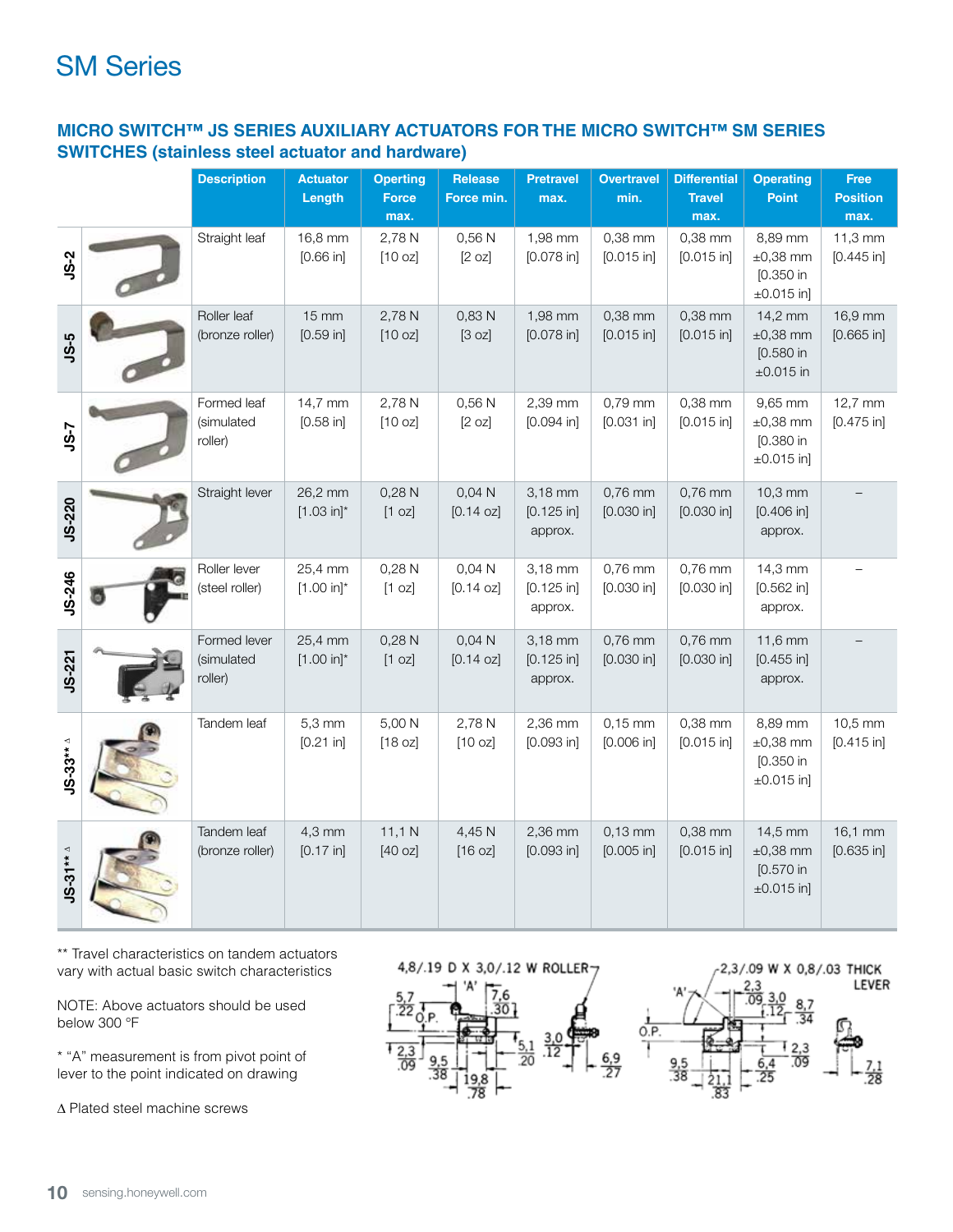# MICRO SWITCH™ Premium Subminiature Basic Switches

### **This Honeywell datasheet supports the following MICRO SWITCH™ SM Series Basic Switch Listings**

| 111SM1        | 11SM23-T2   | 11SM861-T        | 21SM284-T2    | 311SM3        | 341SM169-H252 |
|---------------|-------------|------------------|---------------|---------------|---------------|
| 111SM1053-H58 | 11SM244     | 11SM862-H2       | 21SM289-T     | 311SM3-H2     | 341SM2-T      |
| 111SM113-H58  | 11SM2440    | 11SM8849-H58     | 21SM35        | 311SM3-H58    | 411SM1        |
| 111SM115-H2   | 11SM2442-T  | 11SM8850-H58     | 21SM365       | 311SM3-T      | 411SM1-H58    |
| 111SM115-H58  | 11SM244-H4  | 11SM8853-T       | 21SM366       | 311SM4        | 411SM1-T      |
| 111SM117-H2   | 11SM244-T   | 11SM98           | 21SM367       | 311SM43-H58   | 411SM701-H4   |
| 111SM117-H58  | 11SM2454    | 11SM98-T         | 21SM368       | 311SM43-T     | 412SM4        |
| 111SM119-H2   | 11SM250-T   | 122SM160-T2      | 21SM369       | 311SM4-H2     | 412SM4-T      |
| 111SM124-H2   | 11SM3       | 122SM44-T2       | 22SM157-T     | 311SM4-H58    | 41SM1         |
| 111SM125-H2   | 11SM303-T2  | 12SM4            | 22SM157-T2    | 311SM4-T      | 41SM1-H2      |
| 111SM126-T    | 11SM320-T   | 12SM4-T          | 22SM1-T       | 311SM5-T      | 41SM1-H251    |
| 111SM127-T    | 11SM38      | 12SM4-T2         | 22SM22-H58    | 311SM6        | 41SM1-H4      |
| 111SM17-T     | 11SM3-H58   | 12SM604-T        | 22SM22-T      | 311SM604-H4   | 41SM1-H58     |
| 111SM1-H2     | 11SM3-S     | 12SM825          | 22SM25-T      | 311SM605-H4   | 41SM1-S       |
| 111SM1-H58    | 11SM3-T     | 12SM83           | 22SM396-T     | 311SM68-H4    | 41SM1-T       |
| 111SM1-T      | 11SM3-T2    | 12SM83-H2        | 22SM401       | 311SM68-T     | 41SM1-T2      |
| 111SM1-T2     | 11SM401     | 141SM102         | 22SM401-T     | 311SM6-H4     | 41SM2         |
| 111SM2        | 11SM401-H2  | 141SM102-T       | 22SM426-T     | 311SM6-H58    | 41SM25-H2     |
| 111SM23-H4    | 11SM401-H58 | 141SM102-T2      | 22SM426-T2    | 311SM6-T      | 41SM27-T      |
| 111SM23-T     | 11SM401-T   | 141SM123-T2      | 22SM801-H58   | 311SM6-T2     | 41SM28        |
| 111SM241      | 11SM403     | 141SM281-H403    | 22SM81-T      | 311SM701      | 41SM28-H2     |
| 111SM2410     | 11SM403-T   | 141SM28-H2       | 22SM82-T      | 311SM7017-T   | 41SM28-T2     |
| 111SM244      | 11SM405     | 141SM28-H58      | 23SM13        | 311SM7018-H58 | 41SM2-T       |
| 111SM247      | 11SM423     | 141SM2-T         | 311SM1        | 311SM7018-T   | 41SM301       |
| 111SM248      | 11SM423-H2  | 141SM2-T2        | 311SM1005-H58 | 311SM701-H58  | 41SM301-T2    |
| 111SM2-H2     | 11SM423-H4  | 141SM32-H2       | 311SM1005-T   | 311SM701-T    | 41SM30-H403   |
| 111SM2-T      | 11SM430-T   | 1SM1             | 311SM1017-T   | 311SM702      | 41SM30-H58    |
| 111SM2-T2     | 11SM4601-H4 | 1SM195-T         | 311SM1018-T   | 311SM7021.    | 51SM1-H4      |
| 111SM305-T2   | 11SM54-T    | 1SM1-T           | 311SM1029     | 311SM702-T    | 51SM1-T       |
| 111SM47-T2    | 11SM601-H4  | 1SM <sub>2</sub> | 311SM1068-H4  | 311SM703-T    | 8SM42-T       |
| 111SM518-T2   | 11SM608-H4  | 1SM23            | 311SM1138-T   | 311SM704-H2   |               |
| 111SM601-H4   | 11SM701     | 1SM23-T2         | 311SM1721-H4  | 311SM704-T    |               |
| 111SM602-H4   | 11SM701-H2  | 1SM263           | 311SM1781-H4  | 311SM705-H58  |               |
| 111SM7-T      | 11SM701-H58 | 1SM282           | 311SM17-H58   | 311SM705-T    |               |
| 111SM858-H403 | 11SM701-T   | 1SM3             | 311SM18       | 311SM706-H58  |               |
| 11SM1         | 11SM703     | 1SM314-H2        | 311SM1-H2     | 311SM706-T    |               |
| 11SM1077-H4   | 11SM703-H2  | 1SM33-H2         | 311SM1-H4     | 311SM717-T    |               |
| 11SM1077-H58  | 11SM703-T   | 1SM35            | 311SM1-H58    | 311SM718-H58  |               |
| 11SM1077-T    | 11SM705-H58 | 1SM36-H2         | 311SM1-T      | 311SM719-T    |               |
| 11SM144       | 11SM711     | 1SM379-H2        | 311SM2        | 311SM71-T     |               |
| 11SM144-H2    | 11SM712-H58 | 1SM3-T           | 311SM23-H2    | 311SM730-T2   |               |
| 11SM1777-H58  | 11SM723-T   | 1SM430           | 311SM23-H4    | 311SM7602-H4  |               |
| 11SM1777-T    | 11SM727     | 1SM46-T          | 311SM23-T     | 311SM768-H58  |               |
| 11SM1-H2      | 11SM7601-H4 | 1SM61            | 311SM25-H4    | 311SM768-T2   |               |
| 11SM1-H58     | 11SM76-T    | 1SM817-T         | 311SM25-T     | 311SM778-T    |               |
| 11SM1-T       | 11SM77-H58  | 1SM836           | 311SM2721-T2  | 311SM781-H58  |               |
| 11SM1-T2      | 11SM77-T    | 21SM144          | 311SM2-H2     | 311SM7-H58    |               |
| 11SM22-H258   | 11SM82-T2   | 21SM144-T        | 311SM2-H251   | 311SM7-T      |               |
| 11SM23-H2     | 11SM837-T   | 21SM157-T        | 311SM2-H4     | 311SM800-T    |               |
| 11SM23-H4     | 11SM8423-H2 | 21SM1-T          | 311SM2-H58    | 311SM8092-T   |               |
| 11SM23-T      | 11SM861-H58 | 21SM284          | 311SM2-T      | 311SM95       |               |
|               |             |                  |               |               |               |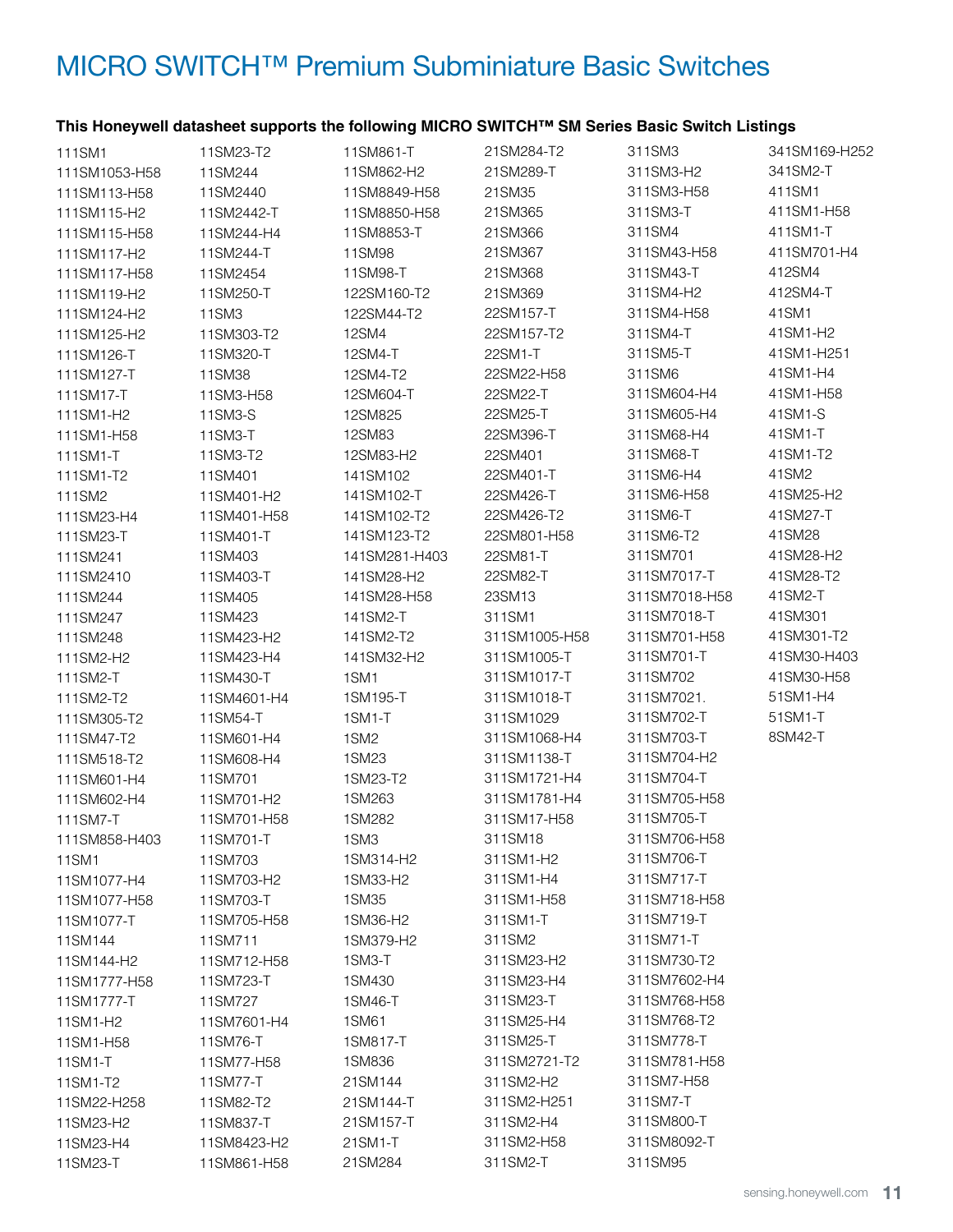### SM Series

### ADDITIONAL INFORMATION

The following associated literature is available on Honeywell's web site at sensing.honeywell.com:

- Product installation instructions
- Product range guide
- Aerospace range guide
- Applying basic switches
- Low energy switching guide
- Product application-specific information
	- Application Note: Central Vacuum System
	- Application Note: Electronic Taping Machine
	- Application Note: Sensors and Switches in Sanitary Valves
	- Application Note: Sensors and Switches in Oil Rig Applications
	- Application Note: Sensors and Switches for Potential Medical Applications

### **WARNING PERSONAL INJURY**

**DO NOT USE** these products as safety or emergency stop devices or in any other application where failure of the product could result in personal injury.

**Failure to comply with these instructions could result in death or serious injury.**

### **WARNING MISUSE OF DOCUMENTATION**

- The information presented in this product sheet is for reference only. Do not use this document as a product installation guide.
- Complete installation, operation, and maintenance information is provided in the instructions supplied with each product.

**Failure to comply with these instructions could result in death or serious injury.**

### WARRANTY/REMEDY

Honeywell warrants goods of its manufacture as being free of defective materials and faulty workmanship. Honeywell's standard product warranty applies unless agreed to otherwise by Honeywell in writing; please refer to your order acknowledgement or consult your local sales office for specific warranty details. If warranted goods are returned to Honeywell during the period of coverage, Honeywell will repair or replace, at its option, without charge those items it finds defective. The foregoing is buyer's sole remedy and is in lieu of all other warranties, expressed or implied, including those of merchantability and fitness for a particular purpose. In no event shall Honeywell be liable for consequential, special, or indirect damages.

While we provide application assistance personally, through our literature and the Honeywell website, it is up to the customer to determine the suitability of the product in the application.

Specifications may change without notice. The information we supply is believed to be accurate and reliable as of this printing. However, we assume no responsibility for its use.